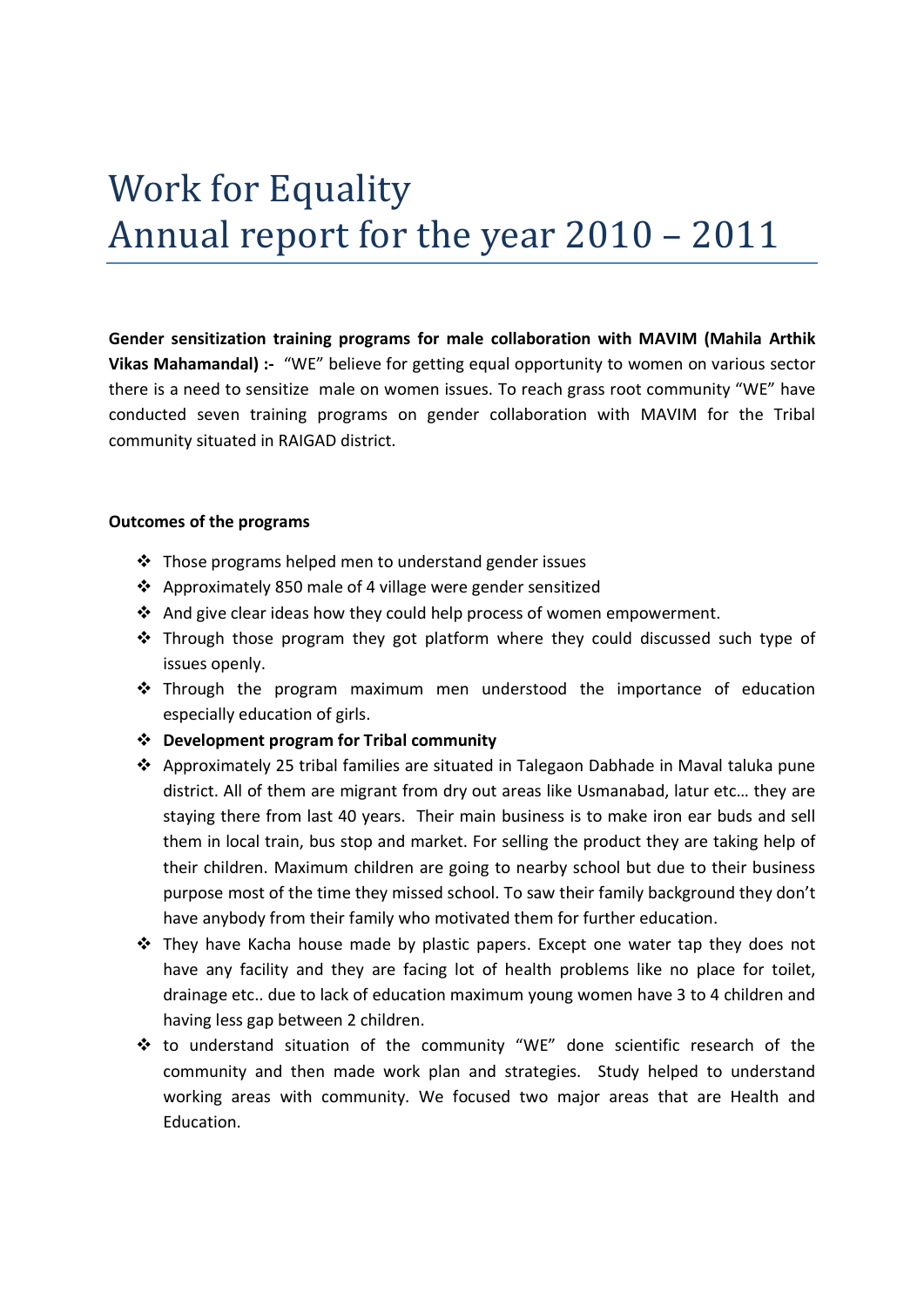"WE" are conducting awareness programs on Health which covered various methods of family planning. Good habits of diet, health and hygiene, STI and HIV/ AIDS. During sharing with Women we understood maximum male of the community having high risk behavior. Through the sessions "WE" gave them scientific information on STI and HIV/AIDS and also taught them how they can protect themselves from these diseases. Through the programs we are trying to empowered women to start discussing with their spouse on sex – sexuality related issues

Self Help Group:- before started initiative by "WE" community had SHG's. They ran SHG's three years but due to lack of economical transparency between leaders and community they stopped the groups. Though they were women SHG's but all economical issues handled by male. Now community does not want to start SHG's due to previous bad experience. They are taking loan from the outsider for fulfillment of their needs. "WE" are trying to understand clear concept of SHG's to women and benefits of SHG's. After one year discussion, group of 15 women from community made their mind to start SHG.

#### Gammat Shala :-



Gammat Shala is Educational platform for the marginalized

children. The main objective behind to start Gammat Shala is to motivate children for the respective community to continue their education. Other objective is to reduce rate of dropout students as well as motivate other children those are not able to go to school, not only make them literate but to discover potential of the student and nurture them is the main motive.

Under this program "WE" sensitized number of volunteers and with the help of them started various educational programs for the children. Maximum children of this school are child labor and does not have positive educational environment in their house.

Idea of Gammat shala is to teach children through playing; WE used different methodologies so that children could enjoy learning for ex. games, group's discussions, documentaries, songs etc…

#### Activity under Gammat Shala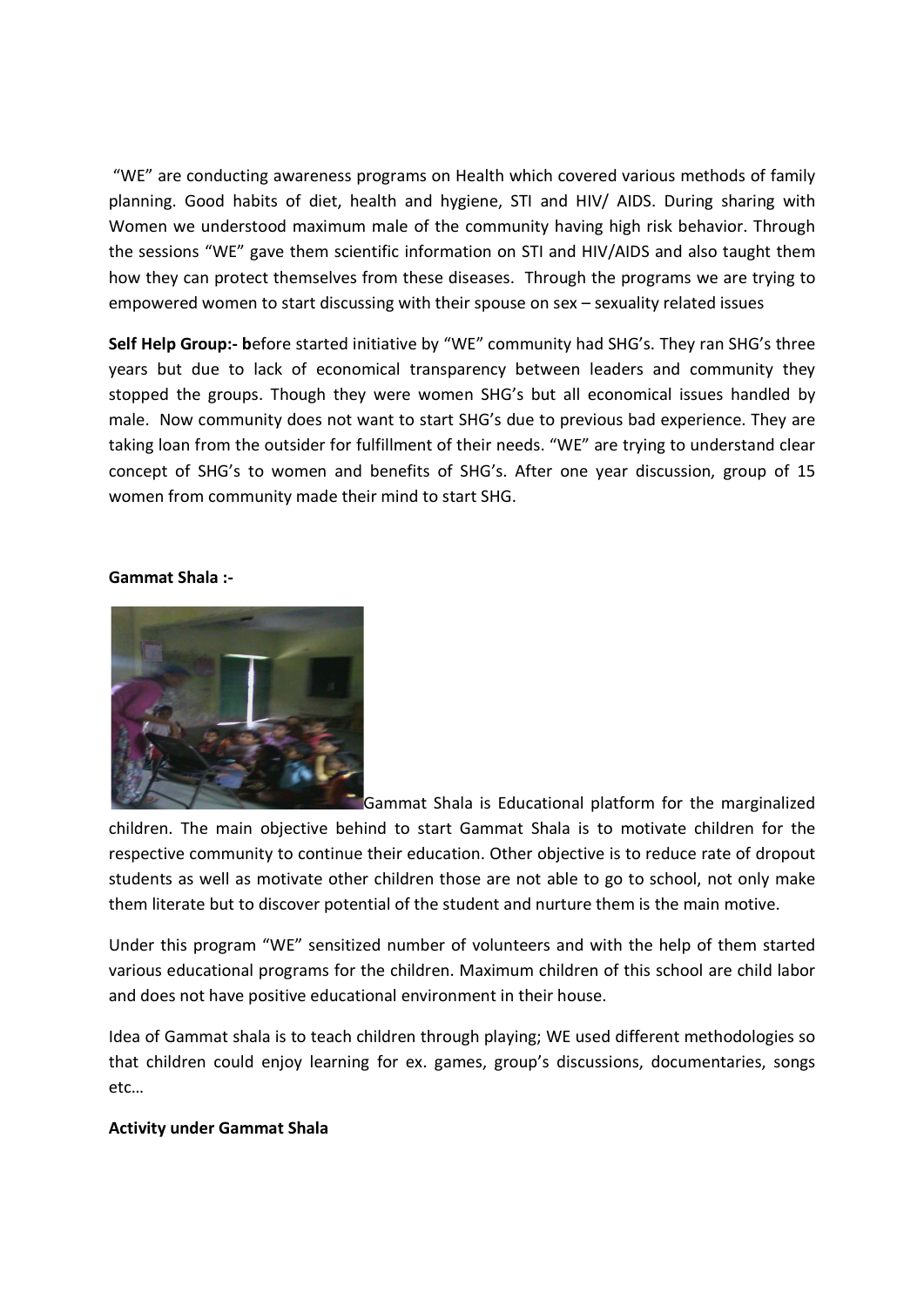- $\triangleright$  Story reading program for develop interest in reading
- $\triangleright$  Writing daily dairies for improvement of writing
- $\triangleright$  Outdoor game for physical development, especially for girls those are not able to play outdoor game due to societies restrictions.
- $\triangleright$  Showing documentaries documentary on social issues like importance of education, child marriage, child sexual abuse etc…



45 childrens from marginalized community are the beneficiaries of the program.

## Future Planning

- To start educational awareness program with parents
- To start Education scholarship program for the children
- To start science Liabrary and book liabrary for the children

## Women empowerment program Collaboration with JCB company:-

JCB is an international company situated in Talegaon MIDC area. Through CSR, they have initiated women empowerment program in Ambi village. Somehow they felt difficulty for community mobilization and motivate women for leadership. To saw capacity of" WE" in the field of women empowerment they asked help from WE. To develop capacity of the women and make them aware about their rights "WE" are conducting various training program with women. Some of the training programs are leadership quality, Gender, Reproductive Health, child marriage, domestic violence act 2005, child sexual abuse etc…… approximately 400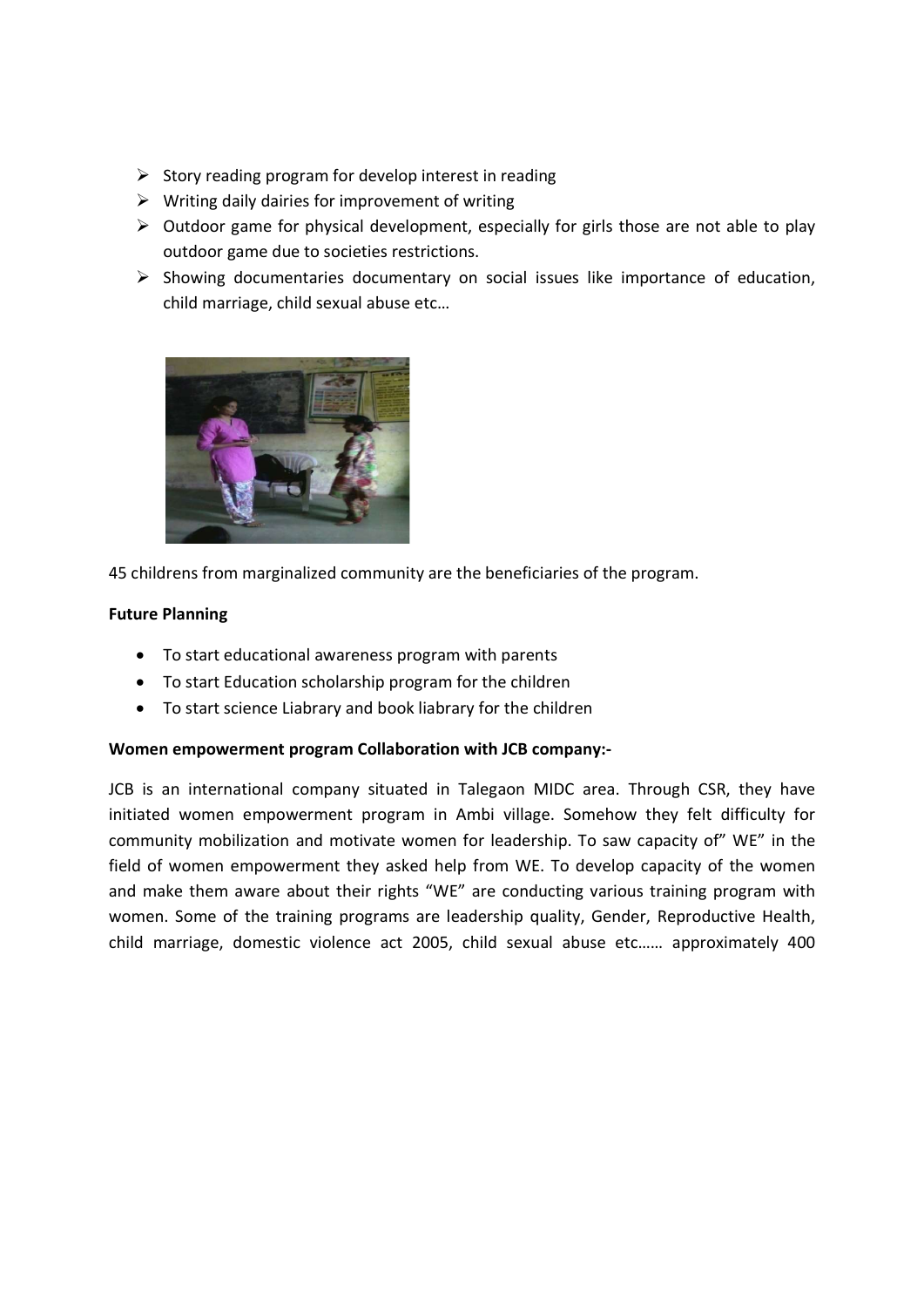women in 20 SHG's are in the process to develop their leadership quality and aware about their



rights

# "PRATIBIMB" program for Adolescent collaboration

Today's adolescent are going to be tomorrow's workforce, leaders, parents and teachers. Invariably in India many young people find it difficult to face the complexities of the dynamic, economic, and cultural environment . Young people lack appropriate information on their growth issues. This results in young people to experiment and become victims of drugs and STI/HIV infections etc. PRATIBIM provide platform to the adolescent where they can share their problems, concerns, ideas openly. This is seven days training program for school and dropout adolescent. Which covered various topics likes Carrier guidance, gender sensitization, love and relationship, Reproductive health, sex and sexuality, HIV/AIDS and youth mobilization. Throughout the program approximately 900 adolescent from remote villages in MAVAL taluka in Pune district got opportunity to developed their capacity

# Capacity building of the NGO's funded by Maharashtra State AIDS Control Society (MSACS):-

Currently "WE" are providing onsite technical support to the Targeted Intervention programs in Maharashtra funded by MSACS. It's covered training program (for the Peer educators, Outreach workers, counselors and Project Managers), follow up visits, monitoring and evaluation process as well as assessment of the new NGO's those wanted to work for targeted population. Throughout the program approximately 540 staff got benefit.

# Conducted and facilitated various training program for the NGO's:-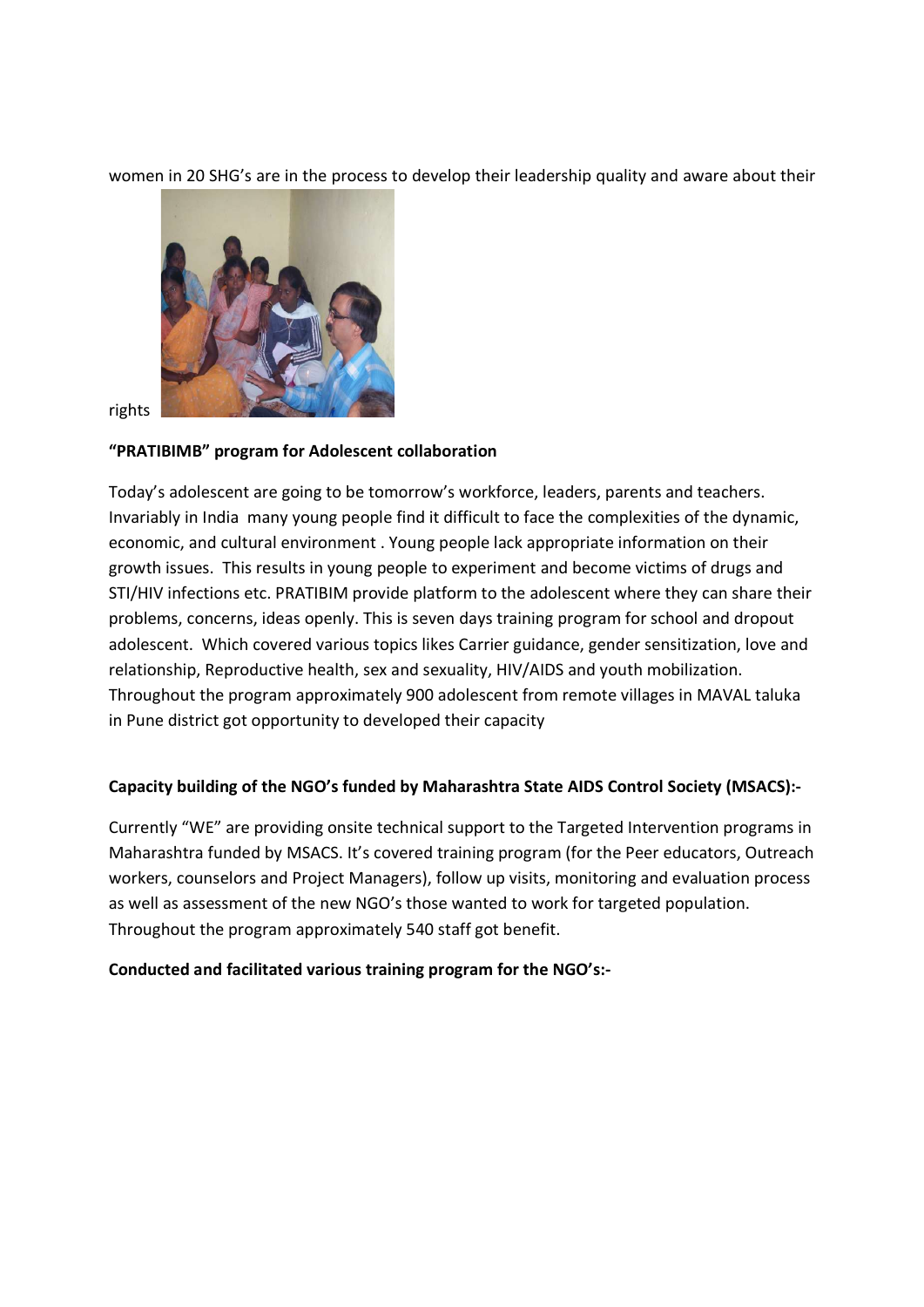



"WE" have capacity to develop competence of the other NGO's on various issues like leadership, communication skills, Gender, Reproductive Health, sex and sexuality, HIV and STI, community mobilization, advocacy and Networking, SHG's , legal literacy etc… - till WE have provided technical support to the reputed NGO's like Red Cross Indian Society, Indian Institute of Paralegal Studies, Mukatangan, Pathfinder International, Pathway, Action Aid international India etc…. through these training programs approximately 700 social workers developed their capacity on various areas.

Counseling:- "WE" is running counseling program as well as running telephone counseling to provide immediate help to the client. "WE" provide counseling on various issues like pre and post marital counseling, pre test HIV counseling, counseling on love and relationship and sex – sexuality etc… through the program numbers of clients got help.



Developed Information- Education and communication (IEC) material for the NGO's:- WE also help to Ngo for developed resource material as per their requirement. Till "WE" have developed following IEC material

Celebration of International women's Day – Work for Equality with the help of school no 3 students performed street play and rally on the occasion of international women's Day. The theme was "Right to equal opportunity for girls on Education" the group performed street play before school students and parents as well as ST stand in Talegaon and two communities in Talegaon station. Approximately 500 people were attend the program